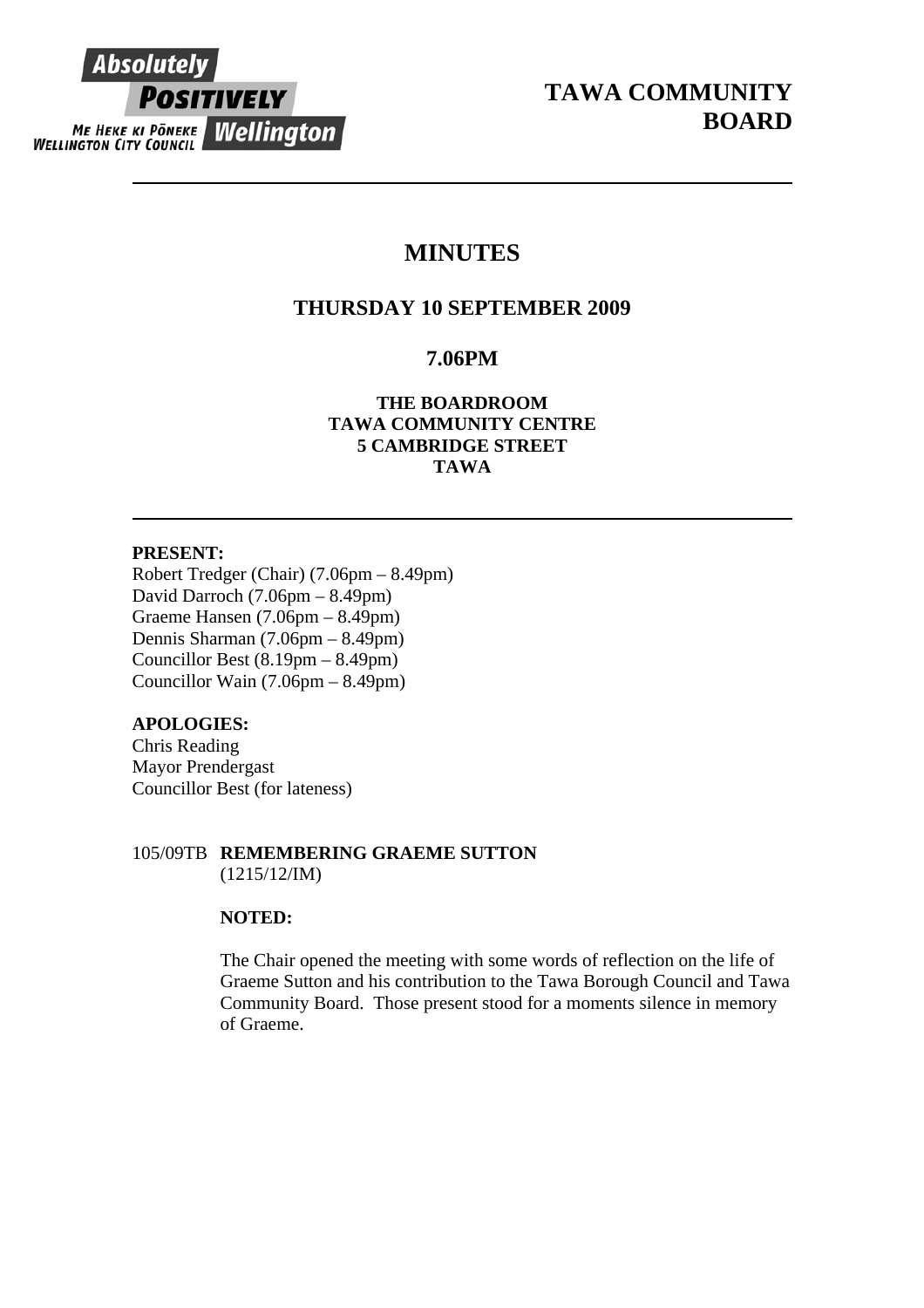# 106/09TB **APOLOGIES** (1215/12/IM)

### **RESOLVED:**

#### *THAT the Tawa Community Board:*

- *1. Accept apologies for absence from Mayor Prendergast and Chris Reading.*
- *2. Accept apologies for lateness from Councillor Best.*

# 107/09TB **MINUTES FOR CONFIRMATION** (1215/12/IM)

## **RESOLVED:**

### *THAT the Tawa Community Board:*

*1. Approve the minutes of the meetings held on Thursday 13 August 2009 having been circulated, be taken as an accurate record of that meeting.* 

# 108/09TB **CONFLICT OF INTEREST DECLARATIONS** (1215/12/IM)

### **NOTED:**

There were no conflicts of interest.

# 109/09TB **PUBLIC PARTICIPATION** (1215/12/IM)

### **NOTED:**

- 1. Thomas Morgan addressed the Board regarding the forthcoming By-Election. He advised the Board that he was intending to stand as a candidate.
- 2. The Chair informed the Board that he had received an email from Ray Lindsay of the Tawa Progressive & Ratepayers' Association. Mr Lindsay was unable to attend the meeting. The Chair advised that the Association are still concerned over the roading changes at Takapu Island.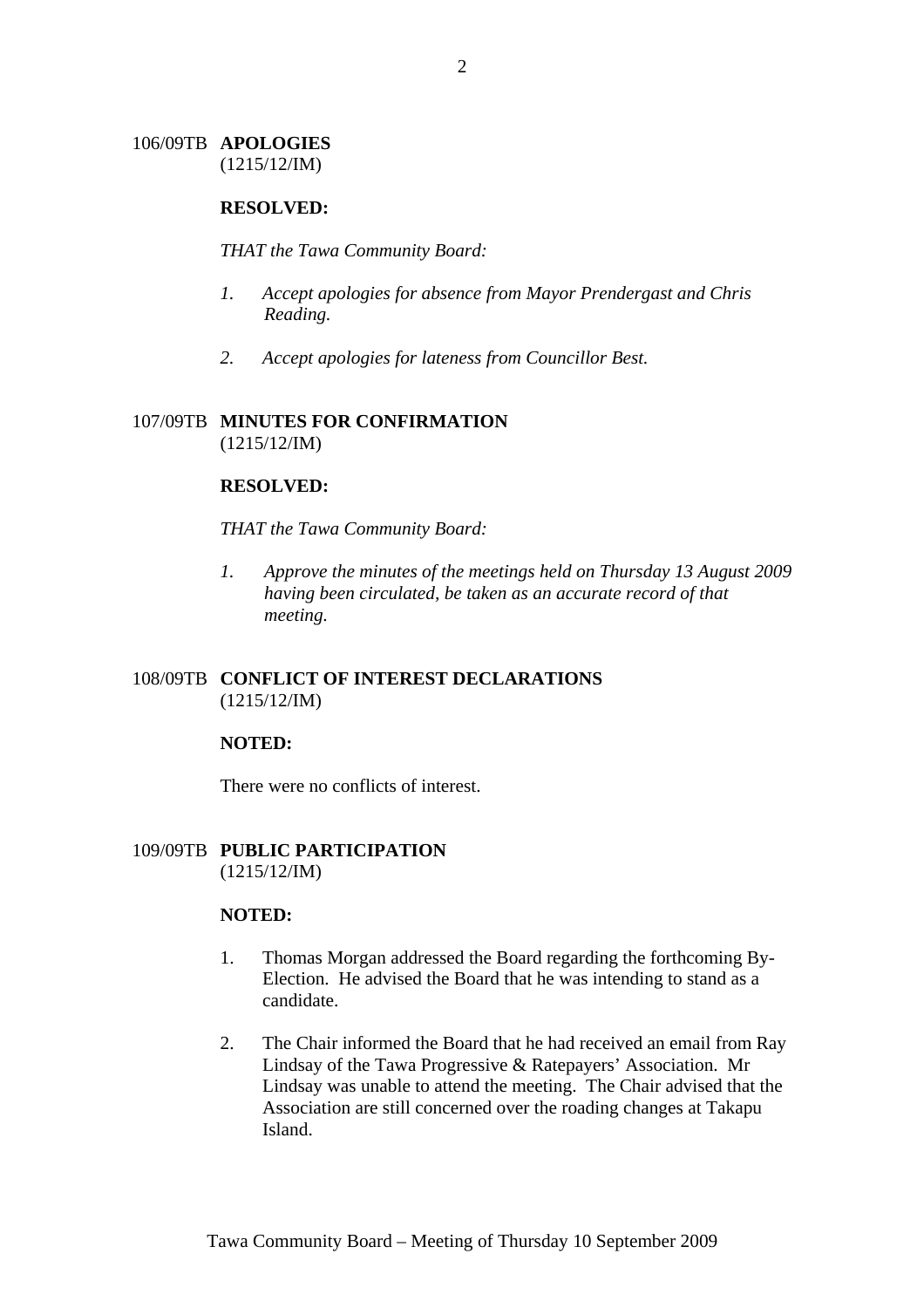### 110/09TB **POLICING IN TAWA** (1215/12/IM) (ORAL REPORT)

### **NOTED:**

Tawa Community Constable, Constable Pete Reeves was in attendance for this item. He advised the Board that there had been two prolific taggers arrested and as a result hoped that there would be a drop off in tagging. He also updated the Board on general policing issues in Tawa.

### 111/09TB **GREATER WELLINGTON REGIONAL COUNCILLORS** (1215/12/IM) (ORAL REPORT)

#### **NOTED:**

Greater Wellington Regional Council, Councillors John Burke and Barbara Donaldson were present for this item. They were accompanied by Graeme Campbell – Manager, Flood Protection and Wayne Hastie – Divisional Manager, Public Transport. Brett Gillies – Chair of the Porirua Stream Walkway Committee was also in attendance. The Board and Regional Councillors discussed the issue of Porirua Stream and the Regional Council's acquisition programme for upgrade of railway stations to accommodate the new trains.

# 112/09TB **TAWA COMMUNITY BOARD BY-ELECTION** (1215/12/IM) (ORAL REPORT)

#### **NOTED:**

Ross Bly – Special Projects and Electoral Officer was in attendance for this item. He advised the Board of the timeline for the By-Election.

#### 113/09TB **TRAFFIC RESOLUTIONS**

Report of Charles Agate – Traffic Engineer, Transport Network. (1215/12/IM) (REPORT 4)

#### **NOTED:**

Charles Agate – Traffic Engineer, Transport Network was in attendance for this item. He answered the Board members' questions relating to the proposed traffic resolutions.

#### **RESOLVED:**

*THAT the Tawa Community Board:*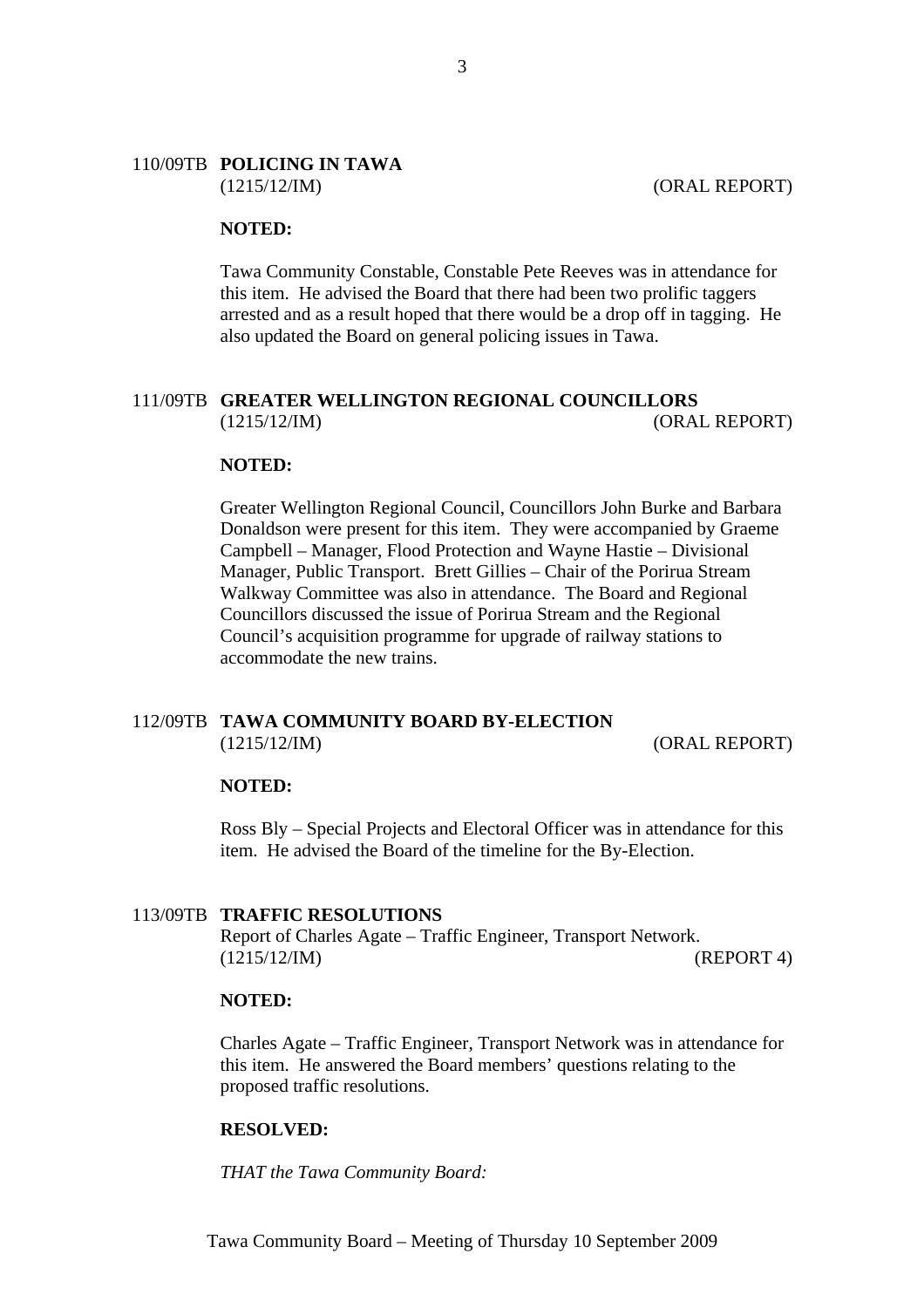- *1. Receive the information*
- *2. Approve the following amendments to be forwarded to the Strategy and Policy Committee for approval pursuant to the provisions of the Wellington City Council Consolidated Bylaw 2008.* 
	- *(a) No stopping at all times Bell Street Tawa (88-09)*

*Add to Schedule D (No Stopping Restrictions) of the Traffic Restrictions Schedule* 

| Column One<br><b>Bell Street</b> | <b>Column Two</b><br>No stopping at all<br>times | <b>Column Three</b><br>Northwest side, commencing<br>13 metres northeast of its<br>western intersection with Bell<br>Street (Grid coordinates<br>$x=$ 1753967.412874 m,<br>$y = 5442358.044624 m$ , and<br>extending in a south westerly<br>direction following the<br>kerbline for 10 metres. |
|----------------------------------|--------------------------------------------------|------------------------------------------------------------------------------------------------------------------------------------------------------------------------------------------------------------------------------------------------------------------------------------------------|
| <b>Bell Street</b>               | No stopping at all<br>times                      | Southeast side, commencing<br>13 metres northeast of its<br>eastern intersection with Bell<br>Street (Grid coordinates<br>$x=$ 1753974.912066 m,<br>$y=$ 5442355.040161 m), and<br>extending in a south easterly<br>direction following the<br>kerbline for 11.5 metres.                       |

*(b) Mobility parking - Hinau Street – Tawa (89-09)* 

*Add to Schedule B (Restricted Parking) of the Traffic Restrictions Schedule* 

| <b>Column One</b>   | <b>Column Two</b>         | <b>Column Three</b>              |
|---------------------|---------------------------|----------------------------------|
| <b>Hinau Street</b> | Mobility parking          | West side, commencing 59.5       |
|                     | Displaying an             | metres south of its intersection |
|                     | <b>Operation Mobility</b> | with Collins Avenue              |
|                     | Permit Only               | (Grid coordinates)               |
|                     |                           | $x=1753809.363274 m$ ,           |
|                     |                           | $y=5442104.410136$ m), and       |
|                     |                           | extending in a southerly         |
|                     |                           | direction following the          |
|                     |                           | kerbline for 7.5 metres.         |

*(c) No stopping at all times - Mexted Terrace – Tawa (87-09)*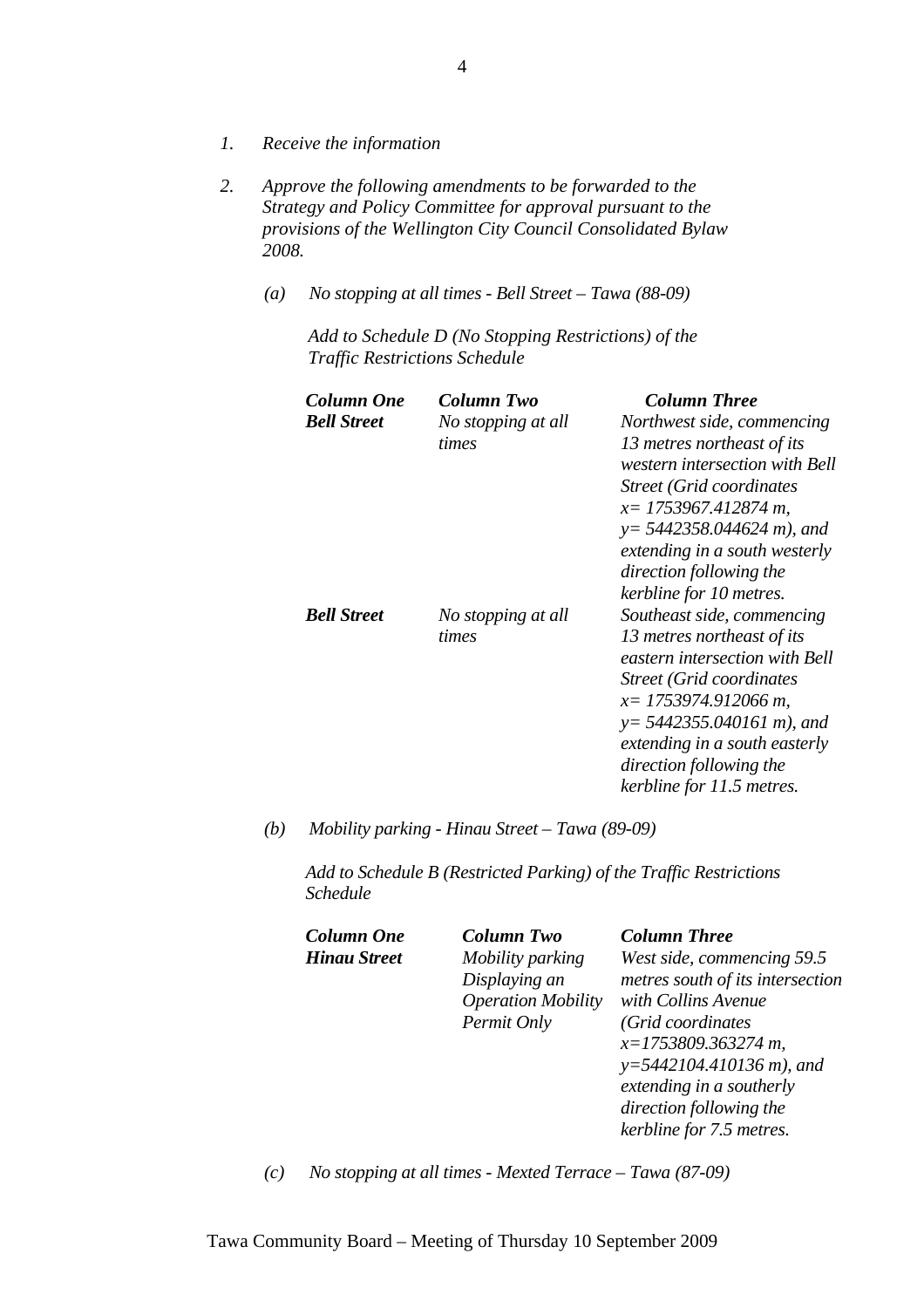*Add to Schedule D (No Stopping Restrictions) of the Traffic Restrictions Schedule* 

| Column One<br><b>Mexted Terrace</b> | Column Two<br>No stopping at all<br>times | <b>Column Three</b><br>Northwest side, commencing<br>10 metres northwest of its<br>western intersection with Bell<br><b>Street (Grid Coordinates)</b><br>$x=1753967.412874 m$<br>$y=5442358.044624 m$ ) and<br>extending in a north-easterly<br>direction following the<br>kerbline for 8 metres. |
|-------------------------------------|-------------------------------------------|---------------------------------------------------------------------------------------------------------------------------------------------------------------------------------------------------------------------------------------------------------------------------------------------------|
| <b>Mexted Terrace</b>               | No stopping at all<br>times               | Northeast side, commencing<br>12 metres southeast of its<br>eastern intersection with Bell<br>Street (Grid coordinates<br>x=1753974.87554 m,<br>$y=5442355.086008 m$ ) and<br>extending in a north-westerly<br>direction following the<br>kerbline for 10 metres.                                 |

# 114/09TB **PROPOSED NEW LEASE BETWEEN WELLINGTON CITY COUNCIL AND WELLINGTON NORTH BADMINTON ASSOCIATION AT TAYLOR PARK, TAWA**

Report of Heather Cotton, Property Advisor and Amber Bill, Manager, Community Engagement and Reserves. (1215/12/IM) (REPORT 5)

# **RESOLVED:**

*THAT the Tawa Community Board:* 

- *1. Receive the information.*
- *2. Endorse the recommendations contained in the report to be considered by a of the Regulatory Processes Committee on Wednesday 14 October 2009.*

# 115/09TB **COMMUNITY ADVOCACY PLAN** (1215/12/IM) (ORAL REPORT)

# **NOTED:**

Dennis Sharman updated the Board on this item. Mr Sharman noted that the 21<sup>st</sup> of September 2009 at 7.00pm was proposed for the Community Board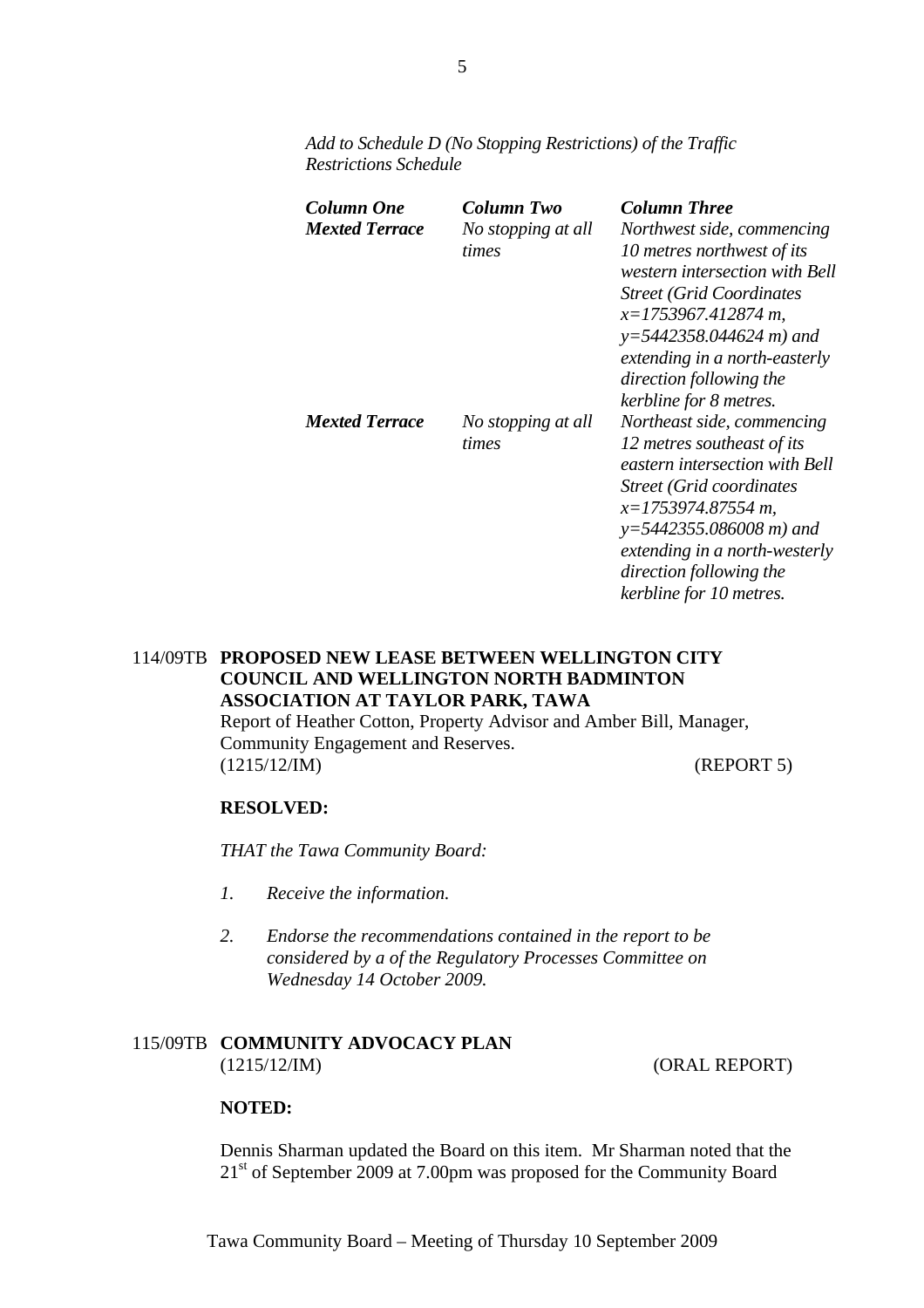to meet with the sports groups as part of the consultation for the Community Advocacy Plan.

(Councillor Best joined the meeting at 8.19pm.)

# 116/09TB **RESOURCE CONSENT APPROVALS AND APPLICATIONS FOR 4 AUGUST TO 1 SEPTEMBER 2009**

Report of Bill Stevens, Manager Local Area Planning, North and West. (1215/12/IM) (REPORT 7)

#### **RESOLVED:**

*THAT the Tawa Community Board:* 

*1. Receive the information.* 

# 117/09TB **RATIFICATION OF TAWA COMMUNITY BOARD SUBMISSION TO THE WELLINGTON CITY COUNCIL DRAFT DOG CONTROL POLICY**

Submission of the Tawa Community Board. (1215/12/IM) (REPORT 8)

#### **RESOLVED:**

*THAT the Tawa Community Board:* 

- *1. Receive the information.*
- *2. Ratify the Board submission to the Wellington City Council Draft Dog Control Policy.*

### 118/09TB **REPORTS BACK FROM COMMITTEES/PORTFOLIO RESPONSIBILITIES**  (1215/12/IM) (ORAL REPORT)

#### **NOTED:**

Dennis Sharman advised that he had nothing to report back on from committees or portfolio responsibilities and that he had been working on the Advocacy Plan.

Councillor Best advised that the dog control policy oral hearings had been held at the Strategy and Policy Committee meeting over the previous few days. She also reported that the Spring into Tawa Festival was to be held on Saturday 12 September 2009.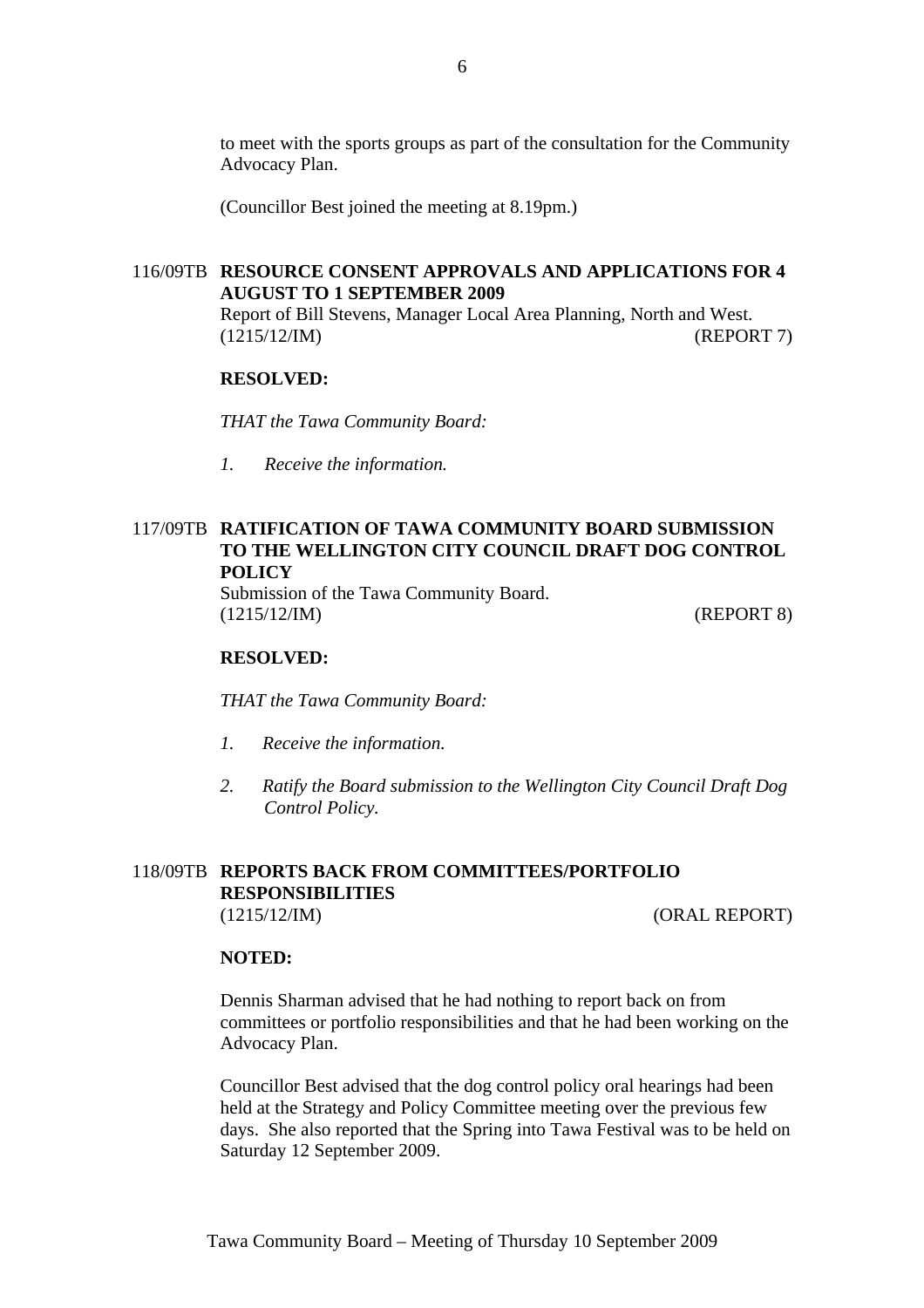Graeme Hansen had attended a Resource Consent Hearing. He had also met with Council officers regarding a traffic issue in Lincoln Avenue. He had been informed that the road works at Takapu Island were expected to commence the following week and this should lead to an improved eastbound traffic flow.

David Darroch advised that the Annual General Meeting of Camp Elsdon was to be held soon.

Councillor Wain reported that the Strategy and Policy Committee had considered the Residential Area (Proposed District Plan Change 72) and Suburban Area Review Plan (Proposed District Plan Change 73) and the Telecommunications Structures Proposed District Plan Change 74 – Telecommunications Structures

Robert Tredger advised that he had attended the Community Pot Luck Dinner. The Community Board were the guests of honour. He advised that following the former part of the evening he was asked more questions about the role of the Community Board.

### 119/09TB **FORWARD PROGRAMME**

Report of Democratic Services. (1215/12/IM) (REPORT 10)

### **RESOLVED:**

*THAT the Tawa Community Board:* 

- *1. Receive the information.*
- *2. Approve and amend as needed, the draft work programme for the upcoming meetings.*

| <b>Meeting Date</b>     | <b>Items</b>                    |
|-------------------------|---------------------------------|
| Thursday 8 October 2009 | <b>Standing Items</b>           |
|                         | <b>Community Speaker</b>        |
|                         | Policing in Tawa                |
|                         | Reports back from<br>➤          |
|                         | Committees/Portfolio            |
|                         | Responsibility                  |
|                         | <b>Traffic Resolutions (for</b> |
|                         | Board input)                    |
|                         | Monthly List of Resource<br>➤   |
|                         | <b>Consent Approvals and</b>    |
|                         | Applications                    |
|                         | <b>Forward Programme</b>        |
|                         | Tawa Volunteer Fire Brigade     |
|                         | Community Advocacy Plan         |